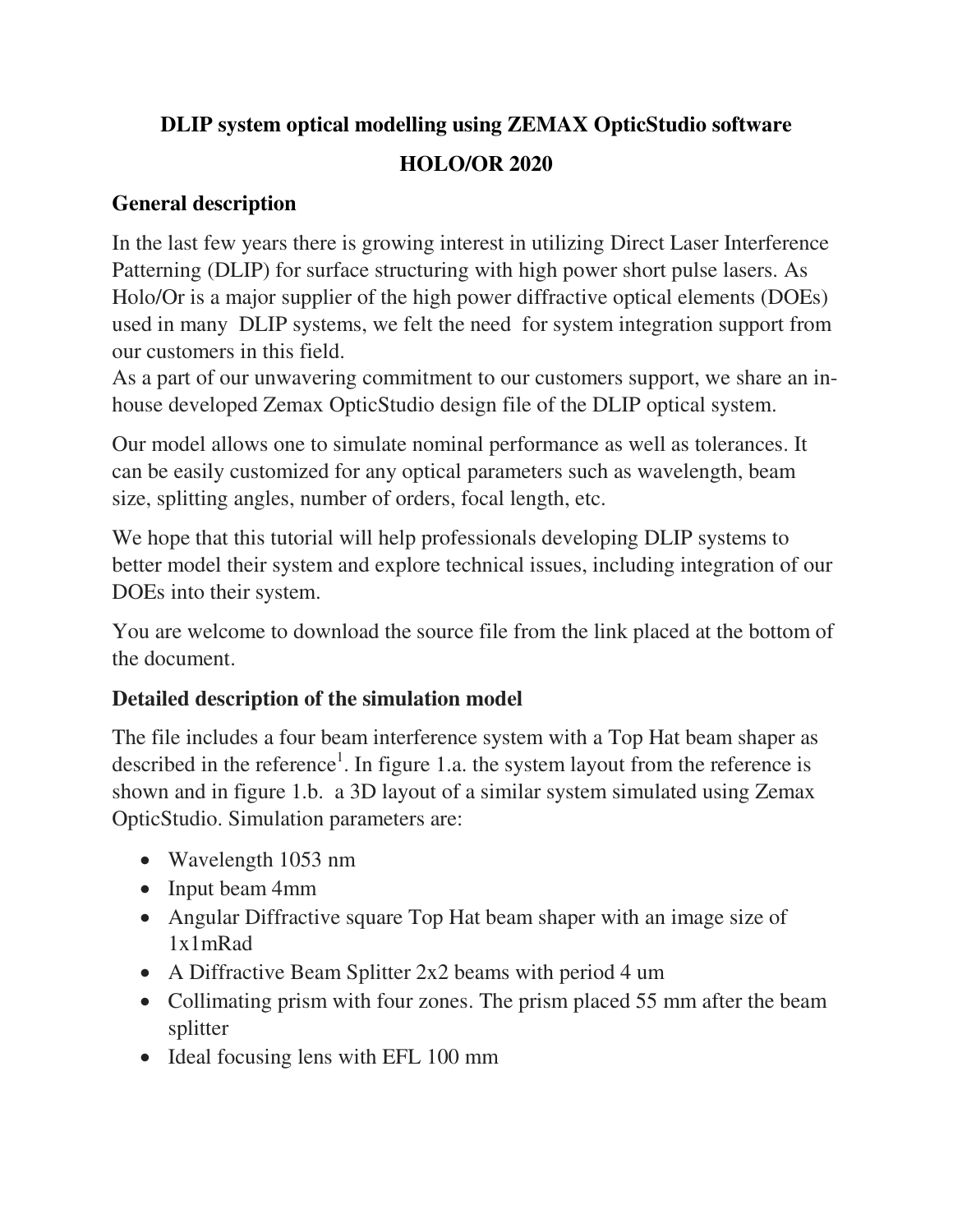

Figure 1. a – Layout of DLIP setup from the reference article 1.  $b - 3D$  layout from the simulation file.

The file was prepared in sequential mode, which has certain advantages in analysis methods for coherent systems.

 In figure 2. we show the Lens Data window. In line 2 we placed a Top Hat beam shaper BlackBox file, followed by two orthogonal Diffraction Grating surfaces that model a 2x2 beams beam splitter. More details about modeling Diffractive Beam Splitter can be found in our tutorial<sup>2</sup>.

Surfaces 10 and 11 construct a single prism placed with a coordinate break to collimate the split beams. Coordinate break with Z axis rotation and shift for X and Y Axis so that the prism always collimates the rays coming out of the diffraction grating.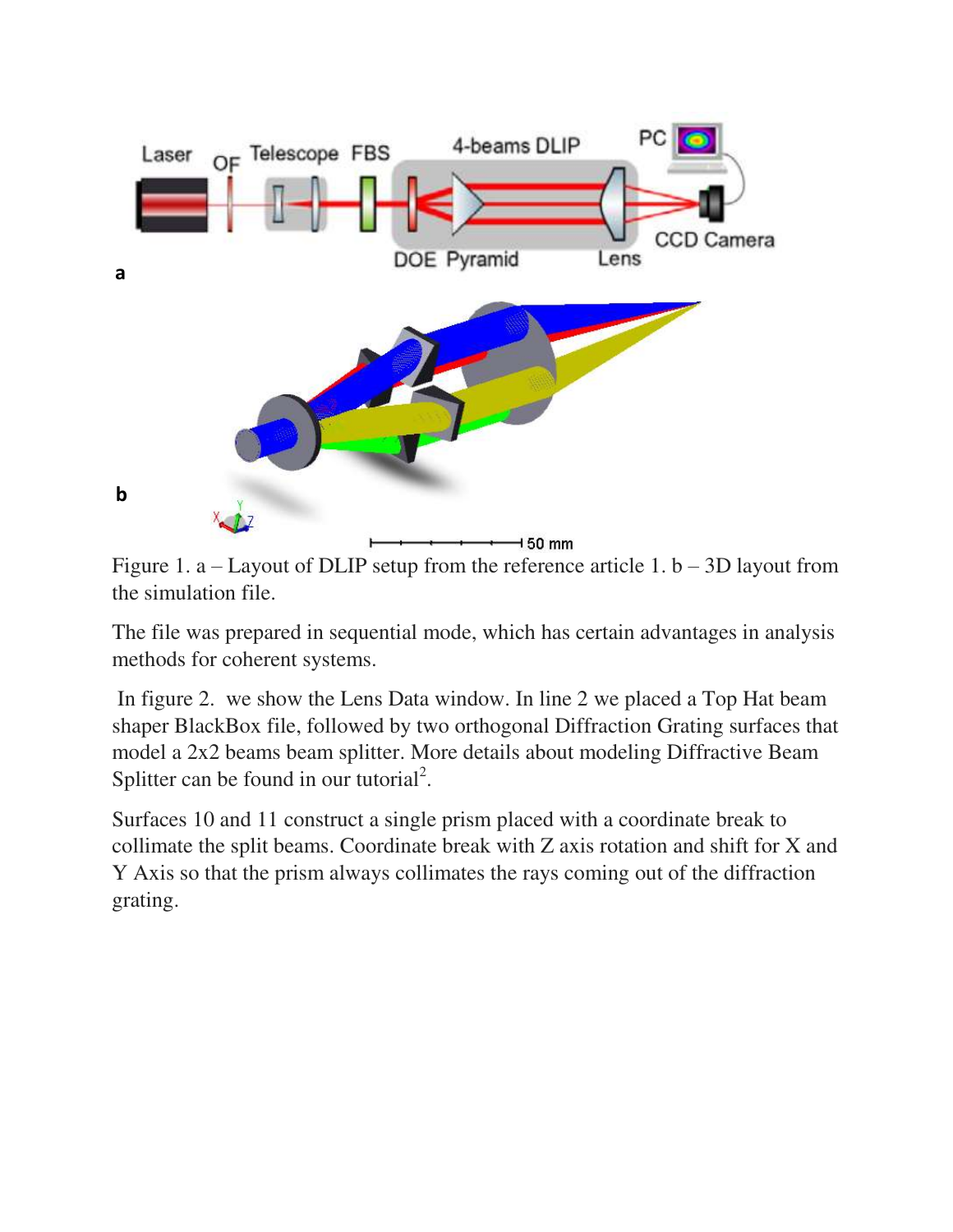|                | Lenis Cuita SC                                                        |                     |                 |                  |                 |                |           |                                            |                           |               |                         |                           |          |       |
|----------------|-----------------------------------------------------------------------|---------------------|-----------------|------------------|-----------------|----------------|-----------|--------------------------------------------|---------------------------|---------------|-------------------------|---------------------------|----------|-------|
|                | <b>Spook Al Website - CO+ON A A B B B B B B B C - C C B B E + + B</b> |                     |                 |                  |                 |                |           |                                            |                           |               |                         |                           |          |       |
|                | v Satiste Silvaporties: 1 [ 1]                                        |                     |                 |                  |                 |                |           |                                            | <b>Sanfiguration WELL</b> |               |                         |                           |          |       |
|                | Surface Type                                                          | Comment             | Radius          | <b>Thickness</b> | <b>Material</b> | Par literanesb |           | Par Ziunused) Par Eiunused) Par 4 (unused) |                           | Par Siunusadi | Par Biunupoch           | Moximum Term # Norm Redux |          | 3198  |
| 9<             | <b>Standard +</b>                                                     |                     | <b>Vrienty</b>  | infinity         |                 |                |           |                                            |                           |               |                         |                           |          |       |
| $1\,$ .        | Standard +                                                            |                     | Infinity:       | 30,000           |                 |                |           |                                            |                           |               |                         |                           |          |       |
| a,             | Black Box Levil *                                                     | DJP TH 283          |                 | 43,008+          |                 |                |           |                                            |                           |               |                         |                           |          |       |
| $\blacksquare$ | Standard +:                                                           |                     | Infinity:       | <b>BJ300</b>     |                 |                |           |                                            |                           |               |                         |                           |          |       |
| a.             | Diffraction Grating 4                                                 | spkt X              | <b>Infinity</b> | 0.000            |                 | 6258           | 0.000     |                                            |                           |               |                         |                           |          |       |
| ÷              | Concilitate fliesk v.                                                 | <b>Tierrent Tit</b> |                 | 0.000            |                 | 1000           | 0.000     | 0.000                                      | <b>BDDD</b>               | 90/000        | $\overline{\mathbf{u}}$ |                           |          |       |
| ٠              | Offisctor Guitra +                                                    | HORY.               | infinity.       | 0.000            |                 | 0.250 P        | 1.000 P   |                                            |                           |               |                         |                           |          |       |
|                | Condinate Bieac. . Element Titre                                      |                     |                 | <b>D.DOO</b>     |                 | 0.000 P        | $0.000 =$ | 0,000 F                                    | 0.000 P                   | $-30.005$     |                         |                           |          |       |
|                | Standard +1                                                           |                     | <b>Infinity</b> | 35,000           |                 |                |           |                                            |                           |               |                         |                           |          |       |
|                | Coordinate Black +                                                    | <b>Denwit Tit</b>   |                 | 0,000            |                 | $-55,000$ P    | 0.000     | 0.000                                      | -8000                     | 8.000 P       | ü                       |                           |          |       |
|                | tended Polynomial +.                                                  | Prium               | Intern          | 7,000            | F SHICA         |                |           |                                            |                           |               |                         |                           | $-1.000$ | 0.545 |
| <b>BED</b>     | Standard +                                                            |                     | Intern          | $-7,000$ . T     |                 |                |           |                                            |                           |               |                         |                           |          |       |
| 12             | Condities Breat + Demant Tittle                                       |                     |                 | 5,000 P          |                 | 15.500 P       | 0.000 F   | D.DOD #                                    | 0.000 P                   | $-0.000$      |                         |                           |          |       |
| 33.            | Standard +                                                            | Dunney              | <b>Vrisity</b>  | 0,100            |                 |                |           |                                            |                           |               |                         |                           |          |       |
| 14             | Standard +                                                            |                     | Infinity        | 30,000           |                 |                |           |                                            |                           |               |                         |                           |          |       |
| 18             | Paramat v                                                             |                     |                 | 100,000          |                 | 106.000        |           |                                            |                           |               |                         |                           |          |       |
| 16 11          | Standard +                                                            |                     | Infinity!       |                  |                 |                |           |                                            |                           |               |                         |                           |          |       |

Figure 2. print screen of Lens Data from the model

Each of four split beams has an individual configuration that can be seen in the Multi-configuration editor in figure 3. Diffractive order numbers, Z rotation angle and X or Y shift of prism of Coordinate Break are defined as the parameters.

|              | Multi-Configuration Editor |     |             |                                                  |                          | $ -$               |
|--------------|----------------------------|-----|-------------|--------------------------------------------------|--------------------------|--------------------|
|              |                            |     |             | Update: All Windows · V Y X O 3 M Z C O S ** - 0 |                          |                    |
| $\checkmark$ | Operand 5 Properties       |     | (∷>         |                                                  | <b>Configuration 4/4</b> | $\hat{\mathbf{v}}$ |
|              | Active: 4/4                |     | Config 1    | Config 2                                         | Config 3                 | <b>Config 4</b>    |
|              | $1$ PRAM $\sim$            | 4/2 | 1.000       | $-1.000$<br>р                                    | 0.000                    | 0.000              |
|              | $2$ PRAM $\sim$            | 6/2 | 0.000       | 0.000                                            | $-1.000$ P               | 1.000 P            |
|              | $3$ PRAM $\sim$            |     | 9/5 -90,000 | 90,000 P                                         | 180.0. P                 | 0.000P             |
|              | PRAM                       | 9/2 | 15,000      | $-15.000$ P                                      | 0.000                    | 0.000              |
|              | $PRAM -$                   | 9/1 | 0.000       | 0.000                                            | 15,000 P                 | $-15.0$            |

Figure3. Print screen of the Multi-configuration Editor.

### **Analysis**

Huygens PSF was chosen for analysis as it is a more universal method. To see the interference, choose in the properties of the Huygens PSF the option to show all configurations together.

In figure 4 left we show the real intensity results from the reference article vs our model of a similar system.

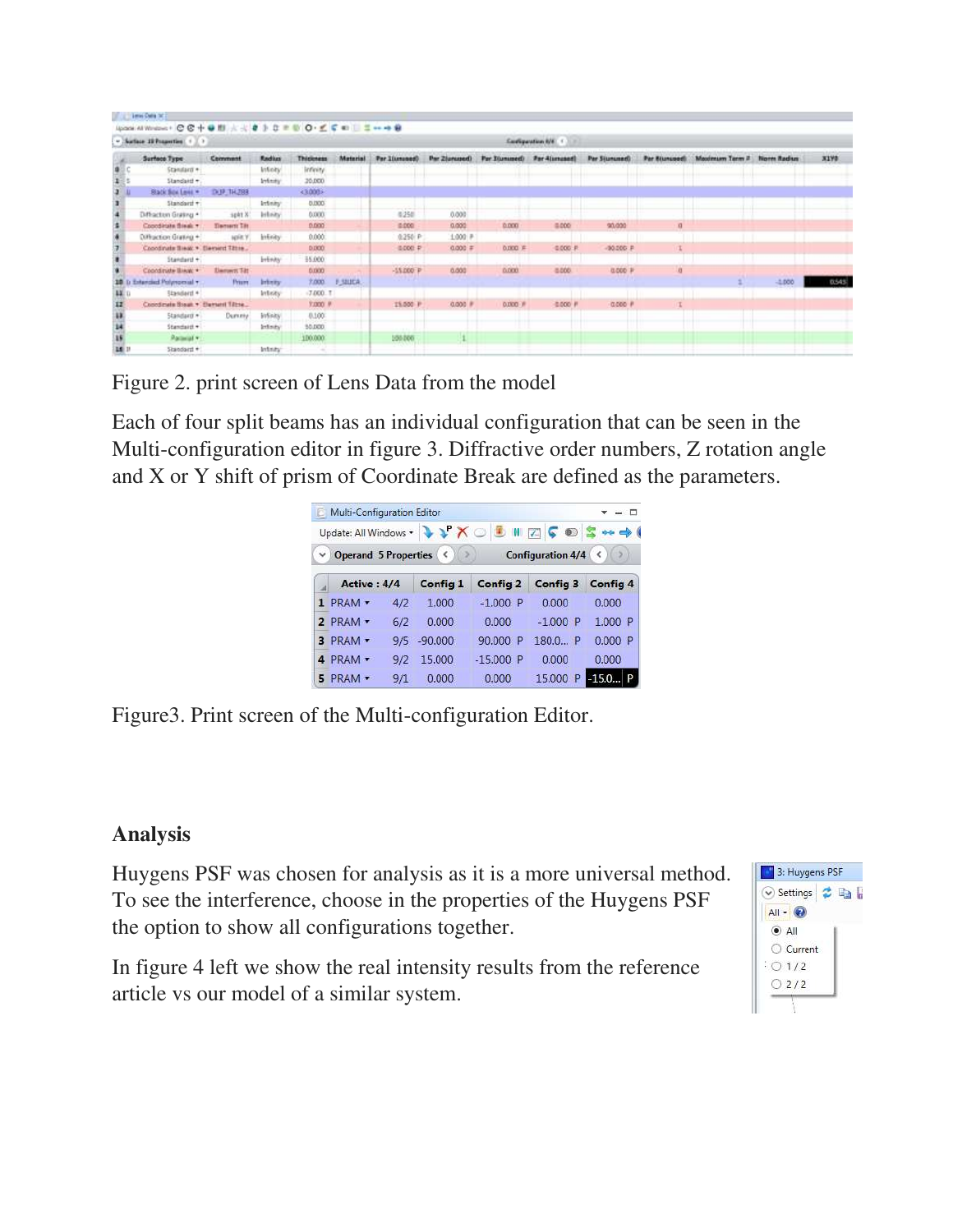

Figure 4. Left – Intensity distribution in focal plane published in the article. Right – Intensity result of our simulation model.

#### **Summary**

Holo/Or has developed an effective simulation tool for a DLIP system. You are welcome to Contact Us for more details, help in design, and an offer for the various DOE components in the DLIP setup you design.

**Download link to DLIP simulation** 

#### **References**

 $\overline{\phantom{0}}$ 

#### **More articles for DLIP (you are welcome to send us your article, and we will add it to the list)**

Charipar, Nicholas, et al. "Hierarchical laser patterning of indium tin oxide thin films." *Optical Materials Express* 9.7 (2019): 3035-3045.

<sup>&</sup>lt;sup>1</sup> El-Khoury, Mikhael & Voisiat, Bogdan & Kunze, Tim & Lasagni, Andrés. (2018). Utilizing Fundamental Beam-Mode Shaping Technique for Top-Hat La-ser Intensities in Direct Laser Interference Patterning. Journal of Laser Micro Nanoengineering. 13. 268-272. 10.2961/jlmn.2018.03.0021.

<sup>&</sup>lt;sup>2</sup> [Beam Splitter in Zemax tutorial](https://www.holoor.co.il/wp-content/uploads/2018/03/Beam-splitter-tutorial-for-Zemax.pdf?x94652)